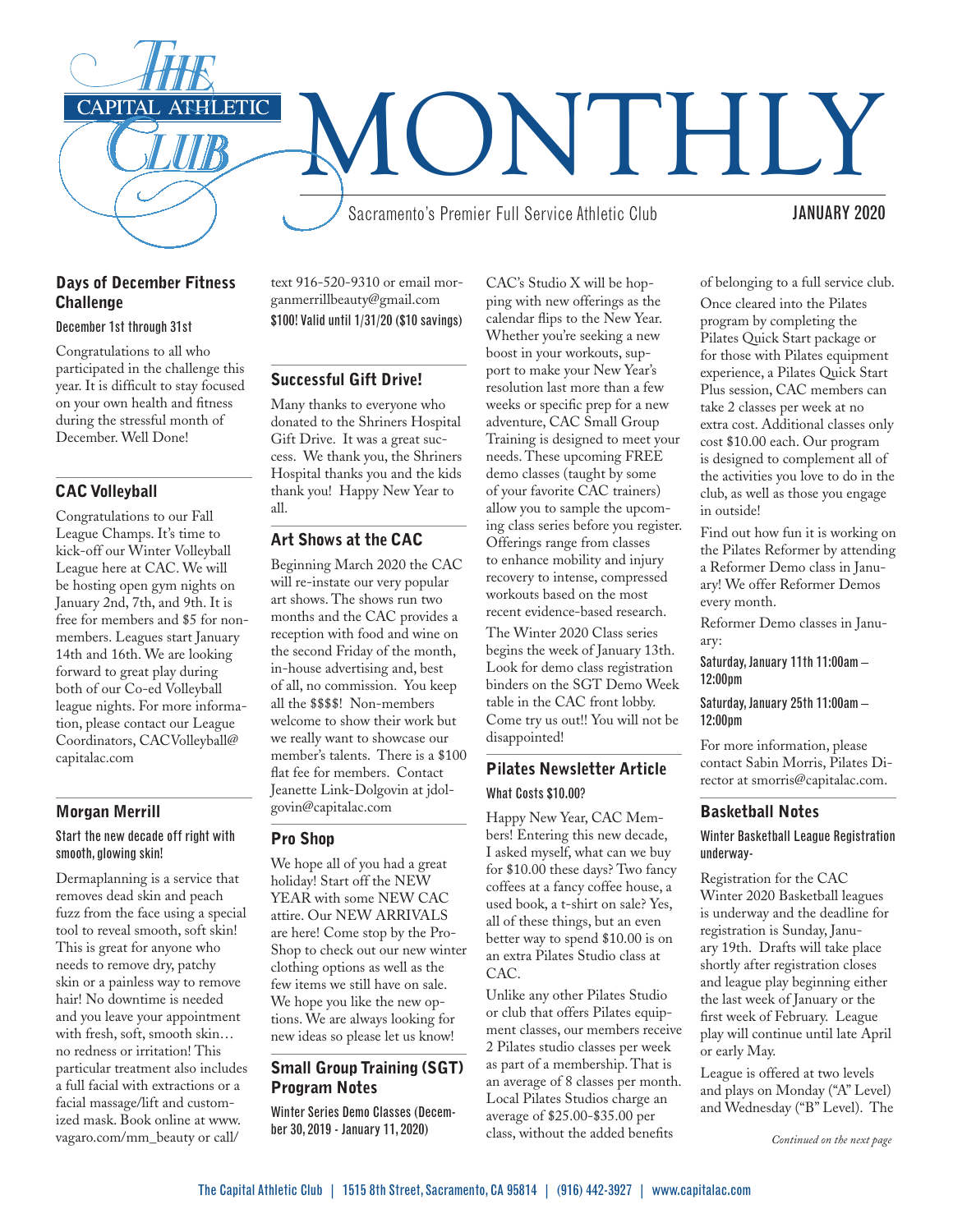#### CLUB NEWS 2000 FOR THE NEWS 2000 FOR THE NEWS 2000 FOR THE NEWS 2000 FOR THE NEWS 2000 FOR THE NEWS 2000 FOR THE NEWS 2000 FOR THE NEWS 2000 FOR THE NEWS 2000 FOR THE NEWS 2000 FOR THE NEWS 2000 FOR THE NEWS 2000 FOR THE N CLUB NEWS

Winter League is typically 8-10 games plus playoffs. Fees are generally \$70-90 (dependent on registration and schedule) and covers officials, awards and other league costs.

#### Congrats to Fall 2019 League Champions

The CAC Fall League held its two championship games the week before Christmas.

In the "A" League final, #1-seeded Wiksell's Warriors faced off against the #3 Leon's Lakers. The Warriors placed four players in double-figures (led by 18 from Shawn Williams) in holding off the Lakers 67-62. The Lakers were paced by 23 points from Andrew Nguyen.

The "B" League final featured the #1 seed Fil 'Er Up squaring off against #2 Navigators. A late three-pointer from Fil 'Er Up captain Sean Filippini with just three seconds remaining capped a close, defensive battle that never saw more than a two-possession lead in the second half. The 46-45 final was likely the best "B" League final since our 5-OT final three-plus years ago.

Thanks to all the players for a fine Fall season and congratulations to the victors:

"A" League—Wiksell's Warriors: Dave Wiksell (c), Jeremy Howard, Clayton Olsen, Herb Stonebreaker, Mike Stovall and Shawn Williams.

 "B" League—Fil 'Er Up: Sean Filippini (c), Joe Caffrey, Doug Finley, Marshall Harris, Jeff Johnson, Steve Mac and Nick Miller.

#### Leap for Your Heart--Saturday, February 29

#### a CAC fundraiser benefitting the Sacramento Chapter of the American Heart Association

In conjunction with National Heart Health Month, CAC will be hosting Leap for Your Heart, a fundraiser benefitting the American Heart Association's Sacramento Chapter. Leap for Your Heart will feature classes

and educational information on heart health. We hope you'll mark your calendar and be at the heart of this fantastic day. Look for more information in the CAC lobby in early January.

#### Kudos



Kudos to Club members Lelani Alves, Debra Lebish and Heather Hasley, who ran a very meaningful California International Marathon in December to honor a dear friend and avid cyclist, Butch Mc Elewe, who lost a long battle with cancer before he could fulfill a dream to run the CIM with his friends. Butch was wellknown to many Capital Athletic Club members, and was at the CIM in spirit. Lelani reports that she and friends had a life-size cutout made of Butch's image and awarded him a medal on the finish line after they all came in. She says the dozen friends who ran the marathon together miss Butch mightily, and this was a way to pay him tribute. That 26.1 miles gets easier when runners are inspired.

## Club News

# Weight Room Etiquette

You might not be in school, but it's still important to learn your P's and Q's, especially if you are new to weight training. It's intimidating enough to be in the gym anyway, let alone being surrounded by people working out. Enter the room, and act like you know what's going on by reviewing these rules on weight room etiquette.

#### 1. Use equipment properly –

Know how to use the equipment. Read the diagrams; ask someone near you; or sign up with a trainer to guide you through the correct

# alignment.

## 2. Keep noisy distractions to a minimum –

Don't bring your cell phone in the weight room. If you are listening to music, keep it on a low enough volume so you can hear what's going on around you. Also, don't let hand weights drop carelessly to the floor. Instead, put them away where you found them, quietly and gently.

#### 3. Towel off –

Keep towels near you to wipe down equipment, weights, benches, and yourself.

## 4. Upright and locked position –

For adjustable machinery that has parts that can stick out dangerously, be sure to return all levers to the upright position so they are out of the way to prevent injury and so no one has to dodge them.

#### 5. Don't hog the water fountain –

Better yet, bring a full water bottle with you. Otherwise, take some sips, and let others go ahead before you go back for seconds. If you want to fill your bottle, offer for others waiting in line to use it before you finish filling the bottle. 6. No sitting –

Don't rest on a piece of equipment in between your reps. Jump up, and let someone else use the machine while you are taking a breather.

7. Unload the weight –

#### Brian, Andrew, and Rico Massage Department

It's a new year, why not celebrate a new you? It's good to add new activities to your lives, especially if they are healthy for you physically and emotionally. Including a regular massage in your healthy lifestyle fits this concept. Getting a massage can be a regenerative experience. It can help you feel calmer, less tight, it will surprise you how good you will feel. For our clients that we see regularly, you know what were talking about. For those who haven't tried massage therapy perhaps it's time to expand your horizons by contacting the front desk to schedule yourself an appointment. For those clients that we saw in 2019 we say "Thank You" for letting us help you make this transformation. Working with you all is a gift for us. "Happy, Healthy New Year" from Brian, Rico and Andrew, your Capital Athletic Club massage staff.

Cheerio~ Brian, Rico and Andrew

Take off the weight after your reps, so the next person won't have to do it for you.

#### 8. Place for everything –

Respect the organization of the gym by returning weights or other equipment to where you found them.

#### 9. Keep the floor clear –

Don't clutter the floor with your gym bag or personal belongings and don't litter it with weights, rollers, or Bosu balls. There is a lot of movement going on around you, which means you need to keep pathways clear for travel.

10. Be aware of others –

You don't want to hit someone, or be in someone's way while you are performing an exercise. Scan around you before you execute your set. Also, never drop or throw the weights down when you complete a set. You could break your foot or a neighbor's.

## Advocare

Spark - Source of Energy with vitamins

Rehydrate - Electrolyte Replacement drink with vitamins

Slam - A high powered portable and quick source of energy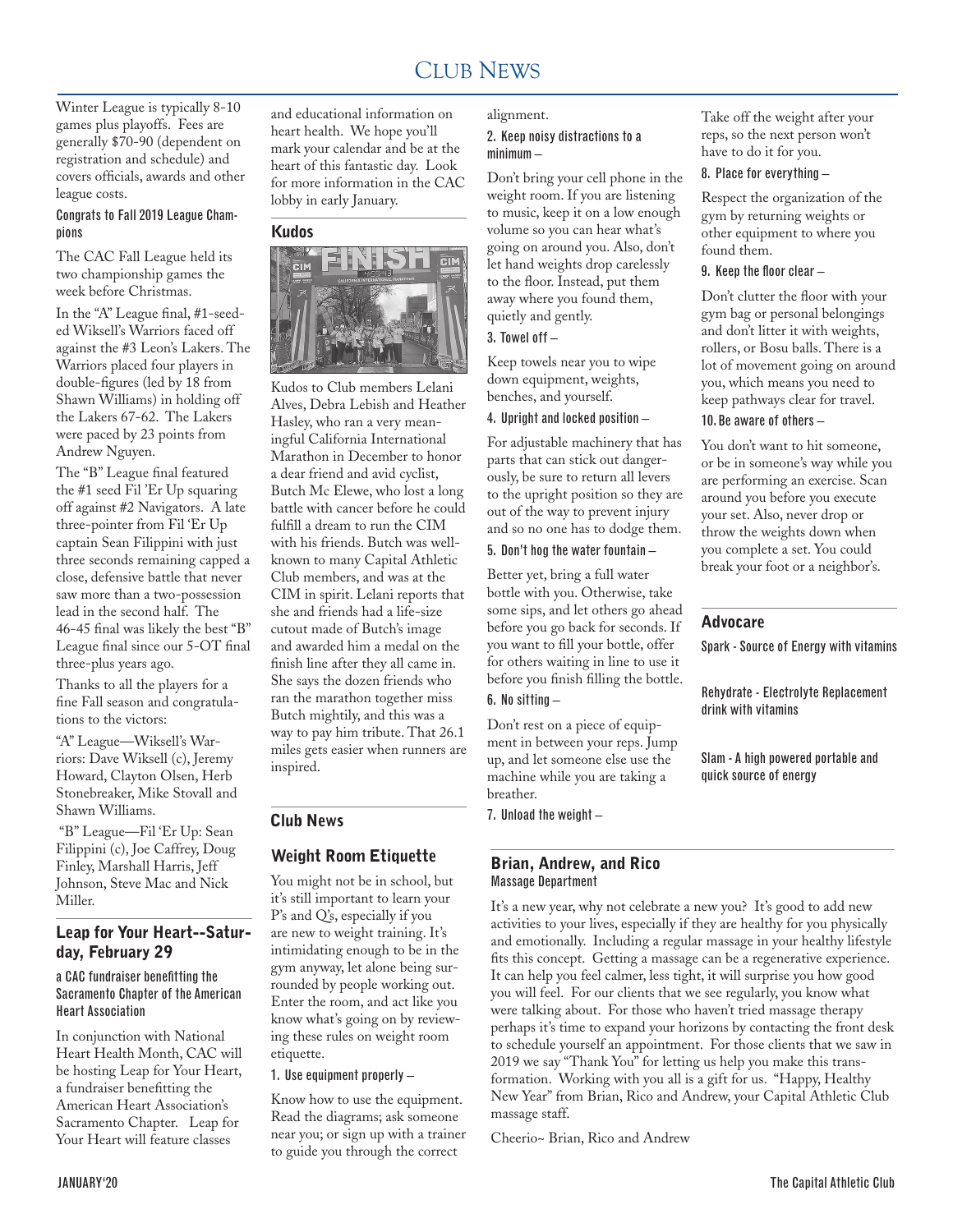# DEPARTMENT NEWS

# Rick Leonard General Manager

• HAPPY NEW YEAR! This is a great time to try something new. Your membership includes a wide variety of programs and activities. Karate, racquetball, handball lessons, Yoga, Pilates reformer, Zumba and a vast offering of other group exercise classes that are free of charge and included with your membership.



- • The Club also offers fee based personal training, small group training and massages. You may be interested in volleyball or basketball. New leagues are beginning after the first of the year or you can drop in for pickup games. The pool is heated throughout the year, so don't let the weather hinder you from enjoying the many benefits of water exercises during the winter months. Many forget to partake in the therapeutic & relaxing benefits of the dry sauna, steam room, & jacuzzi.
- As many of you already know the secret to success is consistency of making it to the Club. If needed we are here to help, just ask.
- • Parking Just a reminder that the parking garage on 6th St. between Q & R St is for members that have mobility challenges, will be at the Club for longer than 3 hours or the Bonderson garage is full. Please display the yellow parking tag supplied by the Club. Shuttle service is available Monday-Friday 8:00am – 6:00pm. The Bonderson garage on 10th St. between O & P st. we offer a 3 hour validation ticket. Please remember both of these garages are available only during the time you are actively at the Club.

# John O'Sullivan

Athletic Director, Newsletter Editor

# josullivan@capitalac.com

- Here's to a year of better habits, positive thinking, clean eating and most of all, loving yourself.
- • Fee based personal training is available if you want to reach your goals faster and more effectively.
- • Get into an SGT class today experience true, efficient training.

#### Jonna Edwinson Group Fitness Director

• Happy New Year, fit fam!



- • With this new year brings opportunity within our program for new beginnings, new goals, new classes, new instructors, new changes and new friends. Let's ring in January with an open mind for new.
- Cardio Pump is our latest and greatest format on the schedule. This hybrid class is a combination of strength and cardio intervals. Join us on Mondays at 9:00am. Two new classes to be scheduled in February. Stay tuned. We have an Intro to Yoga workshop happening this month for those interested in trying out yoga, but have never taken a class. Check out our FB page and group x board for the date and time.
- • Please remember to arrive minimum of five minutes early before class. With equipment & bike set up, giving directions and answering questions- arriving late disrupts the instructors ability to

start class on time and serve those who need assistance. Instructors may use their discretion to not allow late comers into class for safety purposes.

- We were poppin' all December with our pop up classes! Lots more in store for this year. Get ready.
- • Cell phones, iPads, and any other electronics are not allowed to be used during class. Please be respectful of the group setting you are in while taking class.
- Lastly, I would like to thank everyone who supported my annual holiday bake sale for homeless animals. This is my eighth year running the fundraiser and partnering up with you guys to give assistance to those in need. I'm so incredibly grateful to be surrounded by like minded individuals who support and serve our Sac-town community.

## Brooke McManus Membership

Happy New Year! We hope that 2020 will bring you good health and great fitness accomplishments here at the Club. Please don't forget to supply your friends and family with your free 10 day passes for you there are many other generous deals on services such as, Massage,



Esthetician Services, Salon Services, Personal Training, and Small Group Training that you can pick up with your CAC December Newsletter. Please print out from your Newsletter email or pick up at the front desk! Discounts & passes expire February 29, 2020 \*Limit One pass per person

- Refer a friend, family member, or co-worker to help them get started on their New Year's Resolution and receive a \$50 Referral Credit for referring a new member to the Club. It's a WIN-WIN! Please contact Tom and Brooke in our membership department for the current enrollment special.
- Tired of getting monthly bills? You can prepay your membership for the YEAR! As an annual prepaid member, you receive your 13th month for free. You are not locked into a 12 Month commitment, so if you have to cancel your membership, we can refund your prepaid balance. Please stop by our administration office for annual prepaid membership inquiries.
- Follow CAC on all of our Social Media Platforms! Twitter: @capitalathletic, Instagram:@capitalac, Facebook: @capitalathleticclub

# Capital Cutters

Contact: Michelle (916-812-2352), Linda (916-479-3709), Veronica (916-256-6738), or Jennifer (916-430-9484) today to set up an appointment.



• NEW YEAR, NEW YOU!! The holidays are over and the new year is beginning to unfold. Kick off the new year with a color change or restyle, and receive a FREE SHINE TREATMENT. Our Shine Treatment is like an Instagram filter but in Real Life! It adds vibrancy and shine and puts a spotlight on your strands to ramp up the overall vivacity of your hair. So come in to Capital Cutters for a new look to strut into the New Year!

# Morgan Merrill Beauty Esthetician

Book online at www.vagaro.com/mm\_beauty or by call/text 916-520-9310 or emailing morganmerrillbeauty@gmail.com